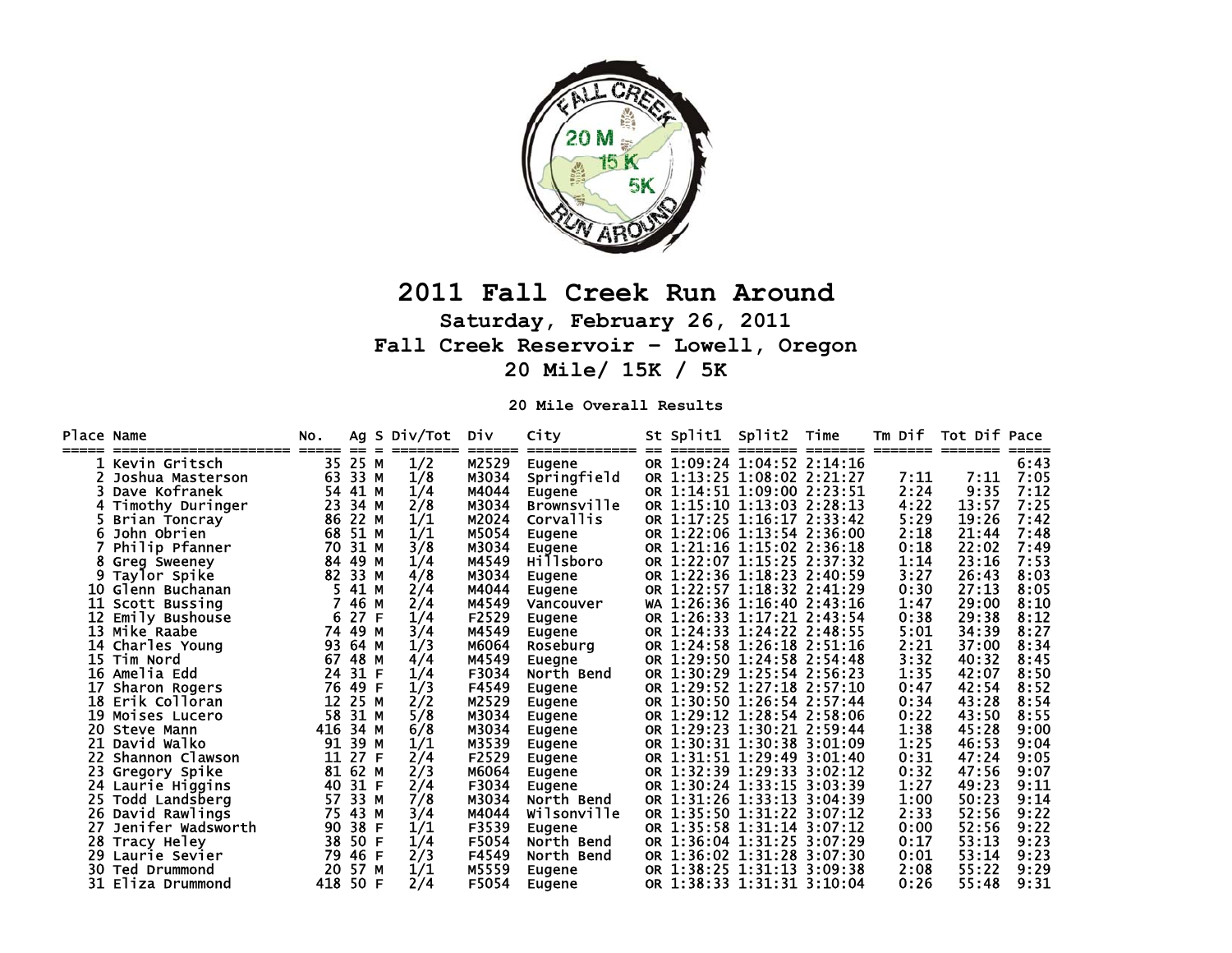| 32 Norman Davis<br>33 Carolyn Hennessey<br>34 Mike Lynch<br>35 Jaime Rae Johnson<br><b>36 Jeanne Giraudier</b><br>37 Laura McClain<br>38 Alain Ikeda<br>39 Rebecca Preston<br>40 Linda Cunningham<br>41 Teresa Mason<br>42 Ana Kuhl<br>43 Denise Brody<br>44 Susan Pierce<br>45 Shannon Oliver<br>46 Jenna Fribley<br>47 Kathy Wilson<br>48 Marlee J Underhill | 16 40 M<br>39 44 F<br>59 63 M<br>43 34 F<br>34 34 F<br>64 45 F<br>41 30 M<br>72 40 F<br>15 54 F<br>62 50 F<br>56 43 F<br>4 44 F<br>71 60 F<br>69 28 F<br>32 29 F<br>92 44 F<br>89 56 F | 4/4<br>1/5<br>3/3<br>3/4<br>4/4<br>3/3<br>8/8<br>2/5<br>3/4<br>4/4<br>3/5<br>4/5<br>1/1<br>3/4<br>4/4<br>5/5<br>1/1 | M4044<br>Eugene<br>F4044<br>Eugene<br>м6064<br>Eugene<br>F3034<br>Eugene<br>F3034<br>Eugene<br>F4549<br>Eugene<br>M3034<br>Eugene<br>F4044<br>Salem<br>F5054<br>Salem<br>F5054<br>Eugene<br>F4044<br>Oregon City<br>F4044<br>salem<br>F6064<br>Salem<br>F2529<br>Eugene<br>Springfield<br>F2529<br>F4044<br>Keizer<br>F5559<br>Salem | OR 1:29:53 1:43:10 3:13:03<br>OR 1:45:02 1:30:06 3:15:08<br>OR 1:45:00 1:36:15 3:21:15<br>OR 1:42:04 1:43:09 3:25:13<br>OR 1:47:23 1:38:06 3:25:29<br>OR 1:46:58 1:40:32 3:27:30<br>OR 1:47:26 1:40:31 3:27:57<br>OR 1:50:23 1:42:27 3:32:50<br>OR 1:52:31 1:44:16 3:36:47<br>OR 1:55:04 1:46:50 3:41:54<br>OR 1:55:05 1:47:02 3:42:07<br>OR 1:59:49 1:51:04 3:50:53<br>OR 1:59:47 1:51:16 3:51:03<br>OR 1:53:05 2:10:49 4:03:54<br>OR 1:53:07 2:10:47 4:03:54<br>OR 2:03:55 2:01:42 4:05:37<br>OR 2:03:57 2:01:41 4:05:38 | 2:59<br>58:47<br>9:40<br>2:05 1:00:52<br>9:46<br>6:07 1:06:59 10:04<br>3:58 1:10:57 10:16<br>$0:16$ 1:11:13 10:17<br>2:01 1:13:14 10:23<br>$0:27$ 1:13:41 10:24<br>4:53 1:18:34 10:39<br>3:57 1:22:31 10:51<br>5:07 1:27:38 11:06<br>0:13 1:27:51 11:07<br>8:46 1:36:37 11:33<br>0:10 1:36:47 11:34<br>12:51 1:49:38 12:12<br>$0:00$ 1:49:38 12:12<br>1:43 1:51:21 12:17<br>$0:01$ 1:51:22 12:17 |
|----------------------------------------------------------------------------------------------------------------------------------------------------------------------------------------------------------------------------------------------------------------------------------------------------------------------------------------------------------------|----------------------------------------------------------------------------------------------------------------------------------------------------------------------------------------|---------------------------------------------------------------------------------------------------------------------|--------------------------------------------------------------------------------------------------------------------------------------------------------------------------------------------------------------------------------------------------------------------------------------------------------------------------------------|----------------------------------------------------------------------------------------------------------------------------------------------------------------------------------------------------------------------------------------------------------------------------------------------------------------------------------------------------------------------------------------------------------------------------------------------------------------------------------------------------------------------------|--------------------------------------------------------------------------------------------------------------------------------------------------------------------------------------------------------------------------------------------------------------------------------------------------------------------------------------------------------------------------------------------------|
|                                                                                                                                                                                                                                                                                                                                                                |                                                                                                                                                                                        |                                                                                                                     | 20 Mile Results By Age Group                                                                                                                                                                                                                                                                                                         |                                                                                                                                                                                                                                                                                                                                                                                                                                                                                                                            |                                                                                                                                                                                                                                                                                                                                                                                                  |
| MALE AGE GROUP: 20 TO 24                                                                                                                                                                                                                                                                                                                                       |                                                                                                                                                                                        |                                                                                                                     |                                                                                                                                                                                                                                                                                                                                      |                                                                                                                                                                                                                                                                                                                                                                                                                                                                                                                            |                                                                                                                                                                                                                                                                                                                                                                                                  |
| 1 Brian Toncray<br>MALE AGE GROUP: 25 TO 29                                                                                                                                                                                                                                                                                                                    | 22 2:33:42 7:42                                                                                                                                                                        |                                                                                                                     |                                                                                                                                                                                                                                                                                                                                      |                                                                                                                                                                                                                                                                                                                                                                                                                                                                                                                            |                                                                                                                                                                                                                                                                                                                                                                                                  |
| 1 Kevin Gritsch                                                                                                                                                                                                                                                                                                                                                | 25 2:14:16 6:43                                                                                                                                                                        |                                                                                                                     | 2 Erik Colloran                                                                                                                                                                                                                                                                                                                      | 25 2:57:44 8:54                                                                                                                                                                                                                                                                                                                                                                                                                                                                                                            |                                                                                                                                                                                                                                                                                                                                                                                                  |
| FEMALE AGE GROUP: 25 TO 29                                                                                                                                                                                                                                                                                                                                     |                                                                                                                                                                                        |                                                                                                                     |                                                                                                                                                                                                                                                                                                                                      |                                                                                                                                                                                                                                                                                                                                                                                                                                                                                                                            |                                                                                                                                                                                                                                                                                                                                                                                                  |
| 1 Emily Bushouse<br>2 Shannon Clawson                                                                                                                                                                                                                                                                                                                          | 27 2:43:54 8:12<br>27 3:01:40 9:05                                                                                                                                                     |                                                                                                                     | 3 Shannon Oliver<br>4 Jenna Fribley                                                                                                                                                                                                                                                                                                  | 28 4:03:54 12:12<br>29 4:03:54 12:12                                                                                                                                                                                                                                                                                                                                                                                                                                                                                       |                                                                                                                                                                                                                                                                                                                                                                                                  |
| MALE AGE GROUP: 30 TO 34                                                                                                                                                                                                                                                                                                                                       |                                                                                                                                                                                        |                                                                                                                     |                                                                                                                                                                                                                                                                                                                                      |                                                                                                                                                                                                                                                                                                                                                                                                                                                                                                                            |                                                                                                                                                                                                                                                                                                                                                                                                  |
| 1 Joshua Masterson                                                                                                                                                                                                                                                                                                                                             | 33 2:21:27                                                                                                                                                                             | 7:05                                                                                                                | 5 Moises Lucero                                                                                                                                                                                                                                                                                                                      | 31 2:58:06<br>8:55                                                                                                                                                                                                                                                                                                                                                                                                                                                                                                         |                                                                                                                                                                                                                                                                                                                                                                                                  |
| 2 Timothy Duringer                                                                                                                                                                                                                                                                                                                                             | 34 2:28:13                                                                                                                                                                             | 7:25                                                                                                                | 6 Steve Mann                                                                                                                                                                                                                                                                                                                         | 34 2:59:44<br>9:00<br>33 3:04:39 9:14                                                                                                                                                                                                                                                                                                                                                                                                                                                                                      |                                                                                                                                                                                                                                                                                                                                                                                                  |
| 3 Philip Pfanner<br>4 Taylor Spike                                                                                                                                                                                                                                                                                                                             | 31 2:36:18<br>33 2:40:59                                                                                                                                                               | 7:49<br>8:03                                                                                                        | 7 Todd Landsberg<br>8 Alain Ikeda                                                                                                                                                                                                                                                                                                    | 30 3:27:57 10:24                                                                                                                                                                                                                                                                                                                                                                                                                                                                                                           |                                                                                                                                                                                                                                                                                                                                                                                                  |
| FEMALE AGE GROUP: 30 TO 34                                                                                                                                                                                                                                                                                                                                     |                                                                                                                                                                                        |                                                                                                                     |                                                                                                                                                                                                                                                                                                                                      |                                                                                                                                                                                                                                                                                                                                                                                                                                                                                                                            |                                                                                                                                                                                                                                                                                                                                                                                                  |
| 1 Amelia Edd                                                                                                                                                                                                                                                                                                                                                   | 31 2:56:23 8:50                                                                                                                                                                        |                                                                                                                     | 3 Jaime Rae Johnson                                                                                                                                                                                                                                                                                                                  | 34 3:25:13 10:16                                                                                                                                                                                                                                                                                                                                                                                                                                                                                                           |                                                                                                                                                                                                                                                                                                                                                                                                  |
| 2 Laurie Higgins                                                                                                                                                                                                                                                                                                                                               | 31 3:03:39                                                                                                                                                                             | 9:11                                                                                                                | 4 Jeanne Giraudier                                                                                                                                                                                                                                                                                                                   | 34 3:25:29 10:17                                                                                                                                                                                                                                                                                                                                                                                                                                                                                                           |                                                                                                                                                                                                                                                                                                                                                                                                  |
| MALE AGE GROUP: 35 TO 39<br>1 David Walko                                                                                                                                                                                                                                                                                                                      | 39 3:01:09 9:04                                                                                                                                                                        |                                                                                                                     |                                                                                                                                                                                                                                                                                                                                      |                                                                                                                                                                                                                                                                                                                                                                                                                                                                                                                            |                                                                                                                                                                                                                                                                                                                                                                                                  |
| FEMALE AGE GROUP: 35 TO 39                                                                                                                                                                                                                                                                                                                                     |                                                                                                                                                                                        |                                                                                                                     |                                                                                                                                                                                                                                                                                                                                      |                                                                                                                                                                                                                                                                                                                                                                                                                                                                                                                            |                                                                                                                                                                                                                                                                                                                                                                                                  |
| 1 Jenifer Wadsworth                                                                                                                                                                                                                                                                                                                                            | 38 3:07:12 9:22                                                                                                                                                                        |                                                                                                                     |                                                                                                                                                                                                                                                                                                                                      |                                                                                                                                                                                                                                                                                                                                                                                                                                                                                                                            |                                                                                                                                                                                                                                                                                                                                                                                                  |
| MALE AGE GROUP: 40 TO 44                                                                                                                                                                                                                                                                                                                                       |                                                                                                                                                                                        |                                                                                                                     |                                                                                                                                                                                                                                                                                                                                      |                                                                                                                                                                                                                                                                                                                                                                                                                                                                                                                            |                                                                                                                                                                                                                                                                                                                                                                                                  |
| 1 Dave Kofranek<br>2 Glenn Buchanan                                                                                                                                                                                                                                                                                                                            | 41 2:23:51 7:12<br>41 2:41:29                                                                                                                                                          | 8:05                                                                                                                | 3 David Rawlings<br>4 Norman Davis                                                                                                                                                                                                                                                                                                   | 43 3:07:12 9:22<br>40 3:13:03<br>9:40                                                                                                                                                                                                                                                                                                                                                                                                                                                                                      |                                                                                                                                                                                                                                                                                                                                                                                                  |
| FEMALE AGE GROUP: 40 TO 44                                                                                                                                                                                                                                                                                                                                     |                                                                                                                                                                                        |                                                                                                                     |                                                                                                                                                                                                                                                                                                                                      |                                                                                                                                                                                                                                                                                                                                                                                                                                                                                                                            |                                                                                                                                                                                                                                                                                                                                                                                                  |
| 1 Carolyn Hennessey                                                                                                                                                                                                                                                                                                                                            | 44 3:15:08 9:46                                                                                                                                                                        |                                                                                                                     | 4 Denise Brody                                                                                                                                                                                                                                                                                                                       | 44 3:50:53 11:33                                                                                                                                                                                                                                                                                                                                                                                                                                                                                                           |                                                                                                                                                                                                                                                                                                                                                                                                  |
| 2 Rebecca Preston                                                                                                                                                                                                                                                                                                                                              | 40 3:32:50 10:39                                                                                                                                                                       |                                                                                                                     | 5 Kathy Wilson                                                                                                                                                                                                                                                                                                                       | 44 4:05:37 12:17                                                                                                                                                                                                                                                                                                                                                                                                                                                                                                           |                                                                                                                                                                                                                                                                                                                                                                                                  |
| 3 Ana Kuhl<br>MALE AGE GROUP: 45 TO 49                                                                                                                                                                                                                                                                                                                         | 43 3:42:07 11:07                                                                                                                                                                       |                                                                                                                     |                                                                                                                                                                                                                                                                                                                                      |                                                                                                                                                                                                                                                                                                                                                                                                                                                                                                                            |                                                                                                                                                                                                                                                                                                                                                                                                  |
| 1 Greg Sweeney                                                                                                                                                                                                                                                                                                                                                 | 49 2:37:32 7:53                                                                                                                                                                        |                                                                                                                     | 3 Mike Raabe                                                                                                                                                                                                                                                                                                                         | 49 2:48:55 8:27                                                                                                                                                                                                                                                                                                                                                                                                                                                                                                            |                                                                                                                                                                                                                                                                                                                                                                                                  |
| 2 Scott Bussing                                                                                                                                                                                                                                                                                                                                                | 46 2:43:16 8:10                                                                                                                                                                        |                                                                                                                     | 4 Tim Nord                                                                                                                                                                                                                                                                                                                           | 48 2:54:48 8:45                                                                                                                                                                                                                                                                                                                                                                                                                                                                                                            |                                                                                                                                                                                                                                                                                                                                                                                                  |
| FEMALE AGE GROUP: 45 TO 49                                                                                                                                                                                                                                                                                                                                     |                                                                                                                                                                                        |                                                                                                                     |                                                                                                                                                                                                                                                                                                                                      |                                                                                                                                                                                                                                                                                                                                                                                                                                                                                                                            |                                                                                                                                                                                                                                                                                                                                                                                                  |
| 1 Sharon Rogers                                                                                                                                                                                                                                                                                                                                                | 49 2:57:10 8:52                                                                                                                                                                        |                                                                                                                     | 3 Laura McClain                                                                                                                                                                                                                                                                                                                      | 45 3:27:30 10:23                                                                                                                                                                                                                                                                                                                                                                                                                                                                                                           |                                                                                                                                                                                                                                                                                                                                                                                                  |
| 2 Laurie Sevier<br>MALE AGE GROUP: 50 TO 54                                                                                                                                                                                                                                                                                                                    | 46 3:07:30 9:23                                                                                                                                                                        |                                                                                                                     |                                                                                                                                                                                                                                                                                                                                      |                                                                                                                                                                                                                                                                                                                                                                                                                                                                                                                            |                                                                                                                                                                                                                                                                                                                                                                                                  |
| 1 John Obrien                                                                                                                                                                                                                                                                                                                                                  | 51 2:36:00 7:48                                                                                                                                                                        |                                                                                                                     |                                                                                                                                                                                                                                                                                                                                      |                                                                                                                                                                                                                                                                                                                                                                                                                                                                                                                            |                                                                                                                                                                                                                                                                                                                                                                                                  |
| FEMALE AGE GROUP: 50 TO 54                                                                                                                                                                                                                                                                                                                                     |                                                                                                                                                                                        |                                                                                                                     |                                                                                                                                                                                                                                                                                                                                      |                                                                                                                                                                                                                                                                                                                                                                                                                                                                                                                            |                                                                                                                                                                                                                                                                                                                                                                                                  |
| 1 Tracy Heley                                                                                                                                                                                                                                                                                                                                                  | 50 3:07:29 9:23                                                                                                                                                                        |                                                                                                                     | 3 Linda Cunningham                                                                                                                                                                                                                                                                                                                   | 54 3:36:47 10:51                                                                                                                                                                                                                                                                                                                                                                                                                                                                                                           |                                                                                                                                                                                                                                                                                                                                                                                                  |
| 2 Eliza Drummond<br>MALE AGE GROUP: 55 TO 59                                                                                                                                                                                                                                                                                                                   | 50 3:10:04 9:31                                                                                                                                                                        |                                                                                                                     | 4 Teresa Mason                                                                                                                                                                                                                                                                                                                       | 50 3:41:54 11:06                                                                                                                                                                                                                                                                                                                                                                                                                                                                                                           |                                                                                                                                                                                                                                                                                                                                                                                                  |
| 1 Ted Drummond                                                                                                                                                                                                                                                                                                                                                 | 57 3:09:38 9:29                                                                                                                                                                        |                                                                                                                     |                                                                                                                                                                                                                                                                                                                                      |                                                                                                                                                                                                                                                                                                                                                                                                                                                                                                                            |                                                                                                                                                                                                                                                                                                                                                                                                  |
|                                                                                                                                                                                                                                                                                                                                                                |                                                                                                                                                                                        |                                                                                                                     |                                                                                                                                                                                                                                                                                                                                      |                                                                                                                                                                                                                                                                                                                                                                                                                                                                                                                            |                                                                                                                                                                                                                                                                                                                                                                                                  |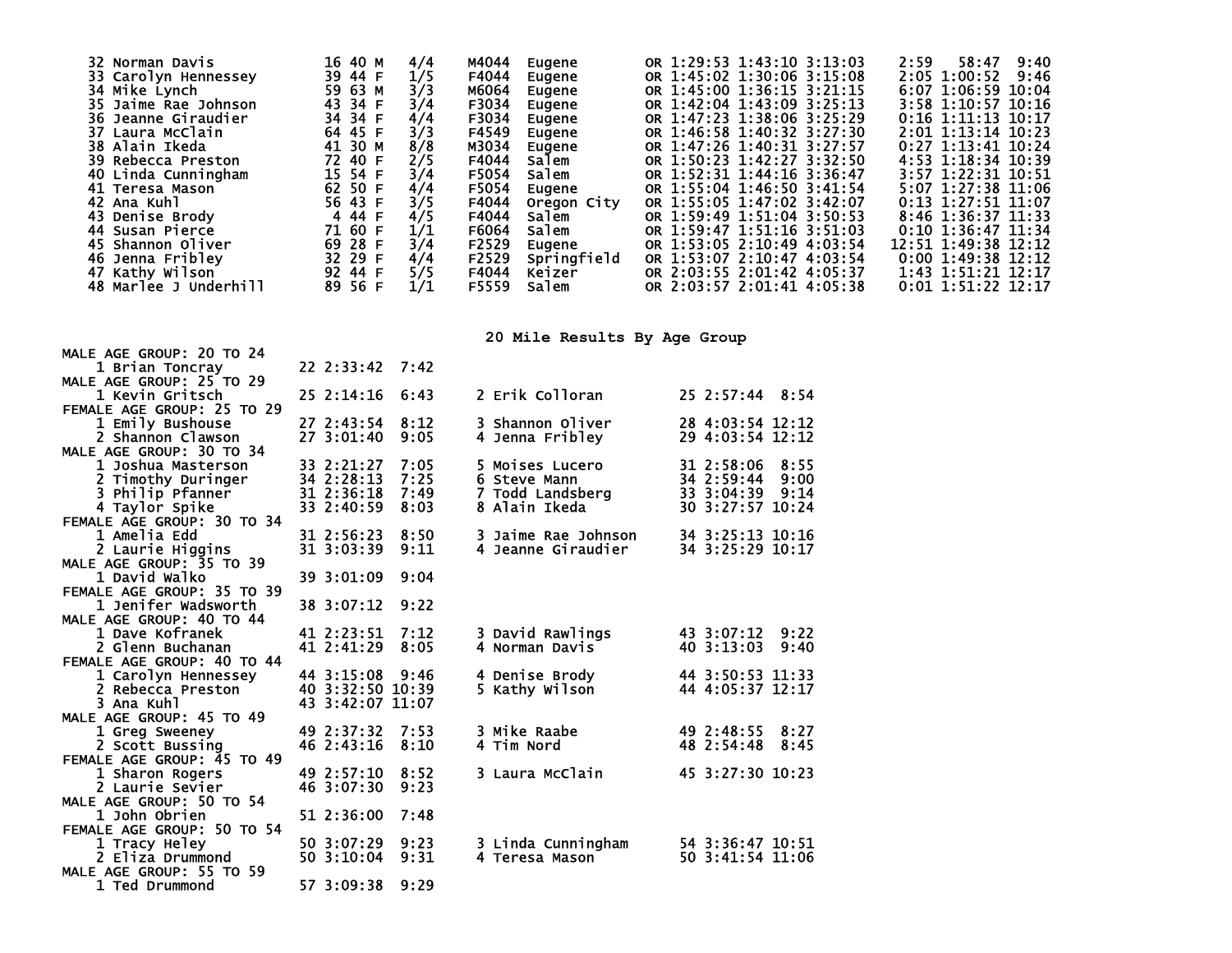| FEMALE AGE GROUP: 55 TO 59 |                       |              |
|----------------------------|-----------------------|--------------|
| 1 Marlee J Underhill       | 56 4:05:38 12:17      |              |
| MALE AGE GROUP: 60 TO 64   |                       |              |
| 1 Charles Young            | 64 2:51:16 8:34       | 3 Mike Lynch |
| 2 Gregory Spike            | $62 \t3:02:12 \t9:07$ |              |
| FEMALE AGE GROUP: 60 TO 64 |                       |              |
| 1 Susan Pierce             | 60 3:51:03 11:34      |              |
|                            |                       |              |

**15K Overall Results** 

63 3:21:15 10:04

| Place Name | -------------------- | NO.        |           |    | Ag S Div/Tot | Div   | City<br>------------- | $=$       | St Time<br>======= | Tm Dif<br>======== ======= | Tot Dif Pace          |             |
|------------|----------------------|------------|-----------|----|--------------|-------|-----------------------|-----------|--------------------|----------------------------|-----------------------|-------------|
|            | Matthew Bailey       | =====<br>2 | $=$<br>23 | М  | 1/2          | M2024 | Eugene                | <b>PA</b> | 53:59              |                            |                       | 5:48        |
|            | Eric Schliemann      | 78         | 30 M      |    | 1/4          | M3034 | Eugene                | <b>OR</b> | 56:09              | 2:10                       | 2:10                  | 6:02        |
|            | Corey King           | 51         | 24 M      |    | 2/2          | M2024 | Eugene                | <b>OR</b> | 59:33              | 3:24                       | 5:34                  | 6:24        |
|            | Jordyn Smith         | 100        | 24        | -F | 1/2          | F2024 | Eugene                | <b>OR</b> | 1:02:00            | 2:27                       | 8:01                  | 6:40        |
| 5.         | Rui Zhu              | 96         | 34        | М  | 2/4          | M3034 | Salem                 |           | OR 1:04:34         | 2:34                       | 10:35                 | 6:56        |
|            | Audrey Squires       | 83         | 25        | -F | 1/3          | F2529 | Springfield           |           | OR 1:08:32         | 3:58                       | 14:33                 | 7:22        |
|            | Jeramy Martin        | 415        | 34        | м  | 3/4          | M3034 | Springfield           |           | OR 1:09:20         | 0:48                       | 15:21                 | 7:27        |
|            | Aleardo Manacero     | 60         | 47        | М  | 1/2          | M4549 | Eugene                |           | OR 1:12:19         | 2:59                       | 18:20                 | 7:46        |
| 9          | Trisha Kluge         | 53         | 51        | F  | 1/2          | F5054 | Eugene                |           | OR 1:16:27         | 4:08                       | 22:28                 | 8:13        |
| 10         | Karla Snyder         | 80         | 38        | E  | 1/3          | F3539 | Eugene                |           | OR 1:17:14         | 0:47                       | 23:15                 | 8:18        |
| 11         | Alex Raabe           | 73         | 18        | M  | 1/1          | M1519 | Eugene                |           | OR 1:19:58         | 2:44                       | 25:59                 | 8:35        |
|            | 12 Andrew King       | 50         | 25        | M  | 1/1          | M2529 | Eugene                |           | OR 1:20:45         | 0:47                       | 26:46                 | 8:40        |
|            | 13 Victoria Hannan   | 36         | 30        | F  | 1/6          | F3034 | Eugene                |           | OR 1:20:58         | 0:13                       | 26:59                 | 8:42        |
| 14         | Kelly Jenkins        | 42         | 51        | F  | 2/2          | F5054 | Glide                 |           | OR 1:21:04         | 0:06                       | 27:05                 | 8:42        |
| 15         | Tom Patee            | 412        | 44        | М  | 1/1          | M4044 | Springfield           |           | OR 1:23:10         | 2:06                       | 29:11                 | 8:56        |
| 16         | David Duncan         | 421        | 48        | M  | 2/2          | M4549 | Eugene                |           | OR 1:24:05         | 0:55                       | 30:06                 | 9:02        |
| 17         | Donna Ellickson      | 27         | 44        | E  | 1/2          | F4044 | Lowe <sub>11</sub>    |           | OR 1:24:18         | 0:13                       | 30:19                 | 9:03        |
| 18         | Gina Giesbrecht-Luc  | 97         | 32        | E  | 2/6          | F3034 | Eugene                |           | OR 1:24:44         | 0:26                       | 30:45                 | 9:06        |
| 19         | Gary Levy            | 99         | 60        | M  | 1/1          | M6064 | Eugene                |           | OR 1:28:06         | 3:22                       | 34:07                 | 9:28        |
| 20         | Jennifer Duringer    | 22         | 34        | -F | 3/6          | F3034 | Brownsville           |           | OR 1:28:23         | 0:17                       | 34:24                 | 9:29        |
| 21         | Robert Jones         | 44         | 67        | М  | 1/1          | M6569 | Eugene                |           | OR 1:28:49         | 0:26                       | 34:50                 | 9:32        |
| 22         | Jesika Heikkinen     | 37         | 34        | E  | 4/6          | F3034 | Eugene                |           | OR 1:29:48         | 0:59                       | 35:49                 | 9:39        |
| 23.        | Jane Cook            | 13         | 31        | E  | 5/6          | F3034 | Pleasant Hill         |           | OR 1:29:50         | 0:02                       | 35:51                 | 9:39        |
|            | 24 Larry Miller      | 413        | 32        | М  | 4/4          | M3034 | Springfield           |           | OR 1:34:18         | 4:28                       | 40:19                 | 10:08       |
| 25         | Yancey Deyoung       | 423        | 36        | F  | 2/3          | F3539 | Eugene                |           | OR 1:34:38         | 0:20                       | 40:39                 | 10:10       |
| 26         | Krista Kerins        | 48         | 42        | F  | 2/2          | F4044 | Eugene                |           | OR 1:36:37         | 1:59                       | 42:38                 | 10:22       |
| 27         | Michelle Sachet      | 417        | 22        | F  | 2/2          | F2024 | Eugene                |           | OR 1:36:50         | 0:13                       |                       | 42:51 10:24 |
| 28.        | Misty Kruk           | 55         | 31        | E  | 6/6          | F3034 | Springfield           |           | OR 1:46:10         | 9:20                       | 52:11                 | 11:24       |
| 29         | Emily Anderson       | 1          | 28        | F  | 2/3          | F2529 | Springfield           |           | OR 1:46:11         | 0:01                       |                       | 52:12 11:24 |
| 30         | Lauren King          | 52         | 25        |    | 3/3          | F2529 | Eugene                |           | OR 1:49:06         | 2:55                       |                       | 55:07 11:43 |
| 31         | Rachel Kuhl          | 420        | 15        | F  | 1/1          | F1519 | Oregon City           | <b>OR</b> | 3:39:59            |                            | 1:50:53 2:46:00 23:37 |             |
|            | 32 Elva Roach        | 419        | 37        | F  | 3/3          | F3539 | Gladstone             |           | OR 3:41:07         |                            | $1:08$ $2:47:08$      | -23:44      |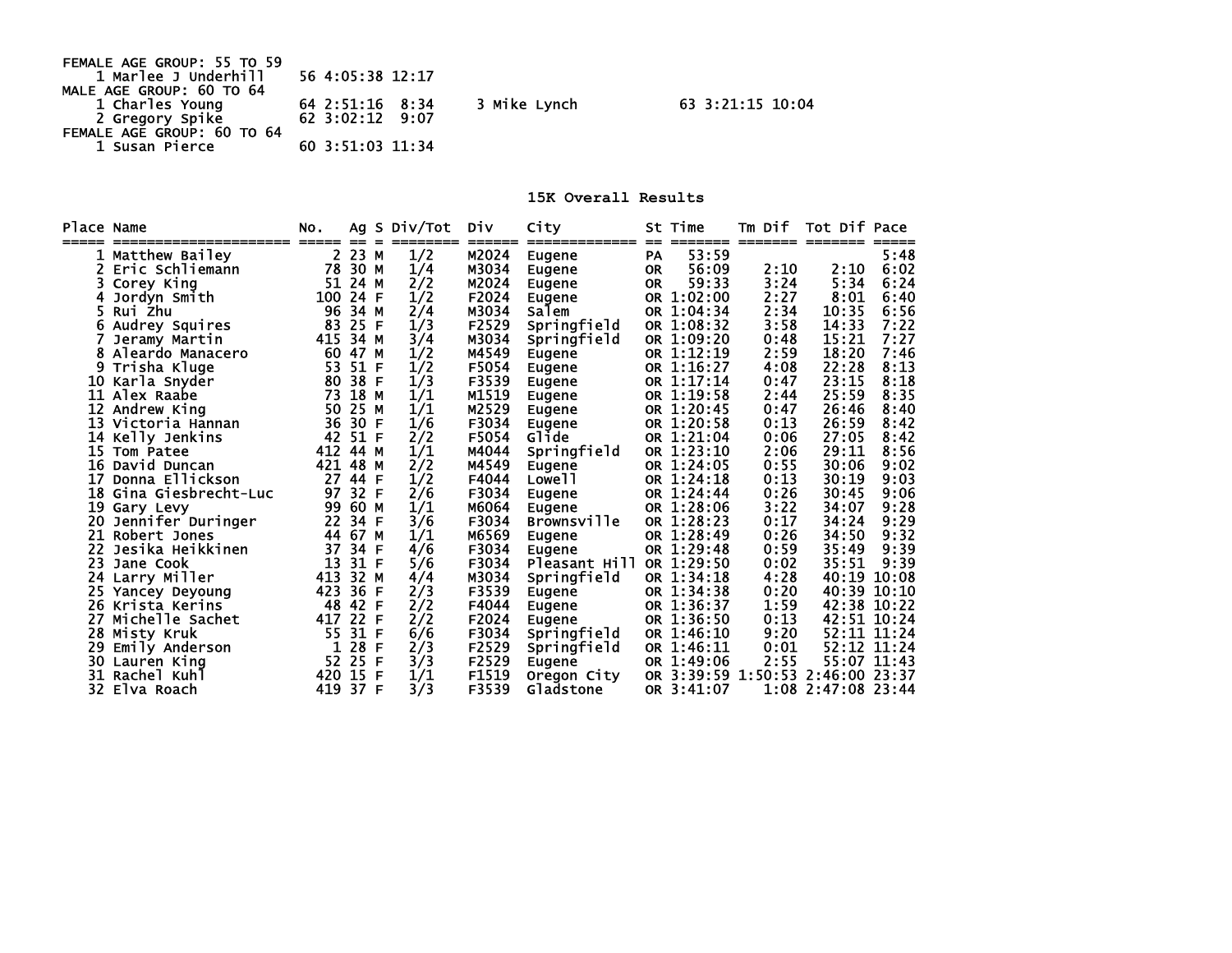| FEMALE AGE GROUP: 11 TO 15 |                  |            |                    |                    |
|----------------------------|------------------|------------|--------------------|--------------------|
| 1 Rachel Kuhl              | 15 3:39:59 23:37 |            |                    |                    |
| MALE AGE GROUP: 16 TO 19   |                  |            |                    |                    |
| 1 Alex Raabe               | 18 1:19:58 8:35  |            |                    |                    |
| MALE AGE GROUP: 20 TO 24   |                  |            |                    |                    |
| 1 Matthew Bailey           | 53:59<br>23      | 5:48       | 2 Corey King       | 59:33 6:24<br>24   |
| FEMALE AGE GROUP: 20 TO 24 |                  |            |                    |                    |
| 1 Jordyn Smith             | 24 1:02:00       | 6:40       | 2 Michelle Sachet  | 22 1:36:50 10:24   |
| MALE AGE GROUP: 25 TO 29   |                  |            |                    |                    |
| 1 Andrew Kina              | 25 1:20:45       | 8:40       |                    |                    |
| FEMALE AGE GROUP: 25 TO 29 |                  |            |                    |                    |
| 1 Audrey Squires           | 25 1:08:32 7:22  |            | 3 Lauren King      | 25 1:49:06 11:43   |
| 2 Emily Anderson           | 28 1:46:11 11:24 |            |                    |                    |
| MALE AGE GROUP: 30 TO 34   |                  |            |                    |                    |
| 1 Eric Schliemann          | 30 —             | 56:09 6:02 | 3 Jeramy Martin    | 34 1:09:20 7:27    |
| 2 Rui Zhu                  | 34 1:04:34       | 6:56       | 4 Larry Miller     | 32 1:34:18 10:08   |
| FEMALE AGE GROUP: 30 TO 34 |                  |            |                    |                    |
| 1 Victoria Hannan          | 30 1:20:58       | 8:42       | 4 Jesika Heikkinen | 34 1:29:48 9:39    |
| 2 Gina Giesbrecht-Luc      | 32 1:24:44       | 9:06       | 5 Jane Cook        | 31 1:29:50<br>9:39 |
| 3 Jennifer Duringer        | 34 1:28:23       | 9:29       | 6 Misty Kruk       | 31 1:46:10 11:24   |
| FEMALE AGE GROUP: 35 TO 39 |                  |            |                    |                    |
| 1 Karla Snyder             | 38 1:17:14 8:18  |            | 3 Elva Roach       | 37 3:41:07 23:44   |
| 2 Yancey Deyoung           | 36 1:34:38 10:10 |            |                    |                    |
| MALE AGE GROUP: 40 TO 44   |                  |            |                    |                    |
| 1 Tom Patee                | 44 1:23:10       | 8:56       |                    |                    |
| FEMALE AGE GROUP: 40 TO 44 |                  |            |                    |                    |
| 1 Donna Ellickson          | 44 1:24:18       | 9:03       | 2 Krista Kerins    | 42 1:36:37 10:22   |
| MALE AGE GROUP: 45 TO 49   |                  |            |                    |                    |
| 1 Aleardo Manacero         | 47 1:12:19       | 7:46       | 2 David Duncan     | 48 1:24:05 9:02    |
| FEMALE AGE GROUP: 50 TO 54 |                  |            |                    |                    |
| 1 Trisha Kluge             | 51 1:16:27       | 8:13       | 2 Kelly Jenkins    | 51 1:21:04 8:42    |
| MALE AGE GROUP: 60 TO 64   |                  |            |                    |                    |
| 1 Gary Levy                | 60 1:28:06       | 9:28       |                    |                    |
| MALE AGE GROUP: 65 TO 69   |                  |            |                    |                    |
| 1 Robert Jones             | 67 1:28:49       | 9:32       |                    |                    |

67 1:28:49 9:32

## **5K Overall Results**

**15K Results By Age Group** 

**(Runners with an \* ran an additional section of unknown distance)** 

| Place Name |                       | NO.      |         | Ag S Div/Tot Div |       | City               |           | St Time |      | Tm Dif Tot Dif Pace |                  |  |
|------------|-----------------------|----------|---------|------------------|-------|--------------------|-----------|---------|------|---------------------|------------------|--|
|            | 1 Lee Fledderjohann   |          | 30 52 M | 1/1              | M5054 | Lakeview           | <b>OR</b> | 31:12   |      |                     | 10:03            |  |
|            | 2 Jason Townsend      | 422 35 M |         | 1/1              | M3539 | Eugene             | <b>OR</b> | 33:42   | 2:30 |                     | $2:30$ 10:51 $*$ |  |
|            | 3 Allison Jordan      |          | 45 24 F | 1/2              | F2024 | Eugene             | <b>OR</b> | 33:55   | 0:13 |                     | 2:43 10:55       |  |
|            | 4 Jenna Cunningham    |          | 14 23 F | 2/2              | F2024 | Central Point OR   |           | 34:03   | 0:08 |                     | $2:51$ 10:58     |  |
|            | 5 Stephanie Rushton   |          | 77 37 F | 1/2              | F3539 | Eugene             | <b>OR</b> | 34:12   | 0:09 |                     | $3:00$ 11:01 $*$ |  |
|            | 6 Ashley Zhu          |          | 95 10 F | 1/1              | F0110 | Salem              | <b>OR</b> | 36:11   | 1:59 |                     | 4:59 11:39       |  |
|            | 7 Charmaine Endicott  |          | 28 33 F | 1/1              | F3034 | Dexter             | <b>OR</b> | 36:35   | 0:24 |                     | $5:23$ 11:47     |  |
|            | 8 Carmen Trimble      |          | 87 38 F | 2/2              | F3539 | Lowe 11            | <b>OR</b> | 37:28   | 0:53 |                     | $6:16$ 12:04     |  |
|            | 9 Donavan Lacost      | 414 16 M |         | 1/2              | M1519 | Eugene             | <b>OR</b> | 40:01   | 2:33 |                     | $8:49$ 12:53     |  |
|            | Hayden Trimble        |          | 88 12 M | 1/1              | M1114 | Lowe <sub>11</sub> | <b>OR</b> | 40:02   | 0:01 |                     | $8:50$ 12:54     |  |
|            | <b>11 Joe Edwards</b> |          | 25 18 M | 2/2              | M1519 | Glide              | <b>OR</b> | 41:29   | 1:27 | $10:17$ $13:21$     |                  |  |
|            | 12 Carol Fairbanks    |          | 29 69 F | 1/1              | F6569 | Eugene             | <b>OR</b> | 50:42   | 9:13 | 19:30 16:19         |                  |  |
|            | 13 Lee Young          |          | 94 58 M | 1/1              | M5559 | Eugene             | ΟR        | 50:44   | 0:02 | 19:32 16:20         |                  |  |